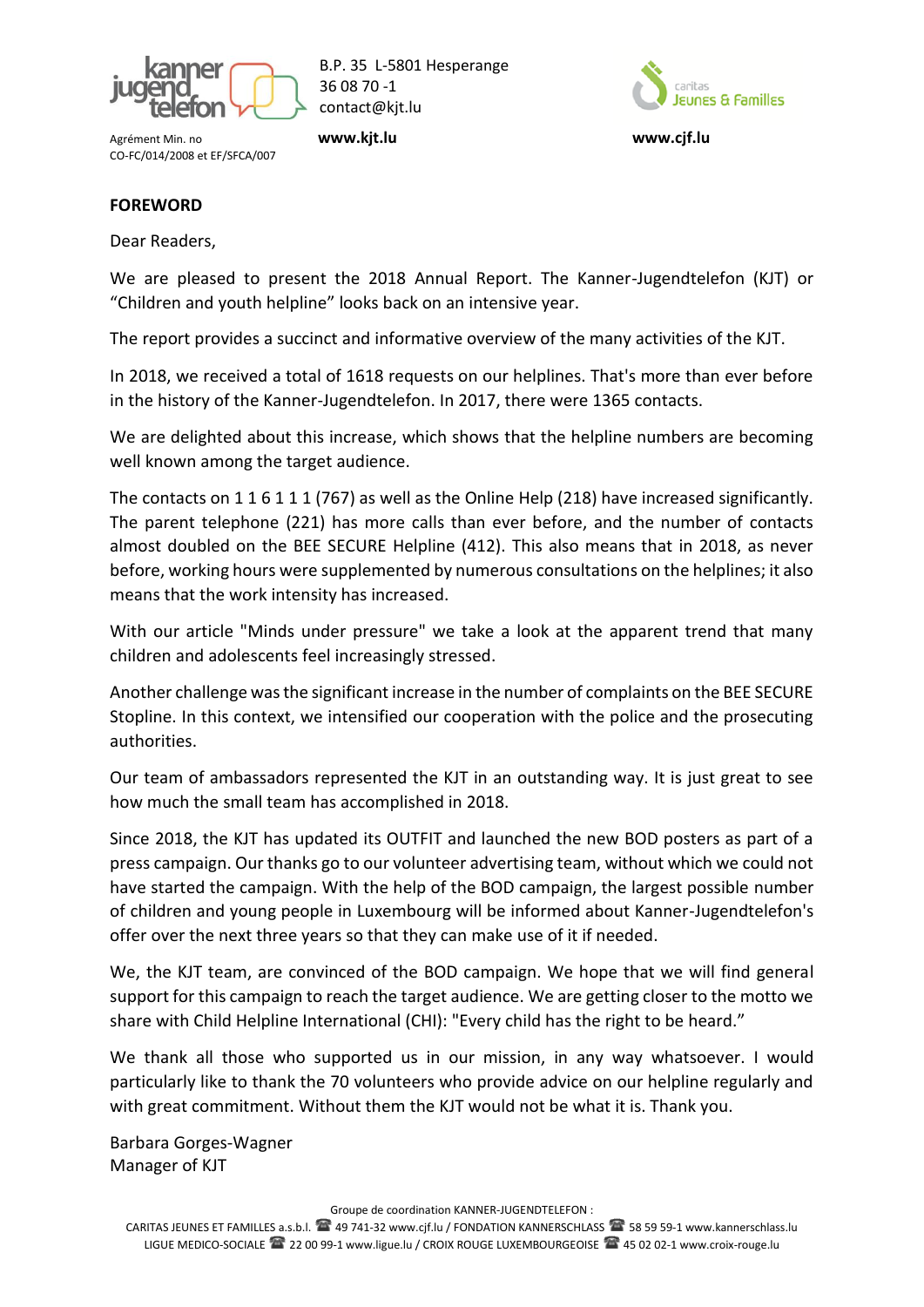## **1992-2018 GROWTH IN THE NUMBER OF CONTACTS ON THE VARIOUS HELPLINES**

#### **This overview shows the development of each advisory service between 1992 until 2018.**

The (KJT) Kanner-Jugendtelefon was founded in 1992 by the Red Cross, the Kannerschlass Foundation, the Ligue Médico-Sociale and Caritas Jeunes et Familles (Caritas Youth and Families). Those services remain responsible for KJT under the lead management of Caritas Youth and Families. KJT was founded in the course of ratification of the UN Convention on the rights of the child.

As shown in the graph, below, from the beginning KJT has adapted to the needs and the development of society. In 2003, telephone assistance was extended by means of online help and, in 2007, with the 'Ecoute Parents' (Parents' line) and, for children and young people, the BEE SECURE Helpline.

Since 2013, the Kanner-Jugendtelefon has operated under a single Europe-wide number for telephone help services, 1 1 6 1 1 1. This number also enables children and adolescents to contact the helpline from anywhere else in Europe.

The most important goal remains the same: every child and young person in Luxembourg should know the number 1 1 6 1 1 1. No child or young person should be alone with his/her worries, questions and problems - especially in a crisis situation.

All the helplines operate on the principles of anonymity and confidentiality; the threshold for access is therefore very low.

We were contacted 1618 times in 2018. This figure is the highest since we launched. The need for advice on all the helplines has risen steadily over the past few years. This is due, on the one hand, to the work done to increase public awareness and, on the other hand, to information put out by stakeholders in the political, social and economic sectors.

Needless to say, increased use reflects the number of crisis situations and problems experienced by children, young people and parents in Luxembourg.

#### **English version of Online Help**

Thanks to the BOD awareness campaign carried out in English-speaking schools and in the Scouts, together with our presence at public English-speaking events (Discover Luxembourg) or in schools (open doors days) the need for advice has risen slightly: more children and young people contacted Online Help than in the previous year.

Two-thirds of the requests that we received came from children and young people. We were mostly contacted by young adults aged between 18 and 25. English-speaking parents mostly used the Online Help aimed at parents.

As part of our public awareness work in the English-speaking area, it is noticeable that English-speaking callers tend more frequently to use the BEE SECURE Helpline.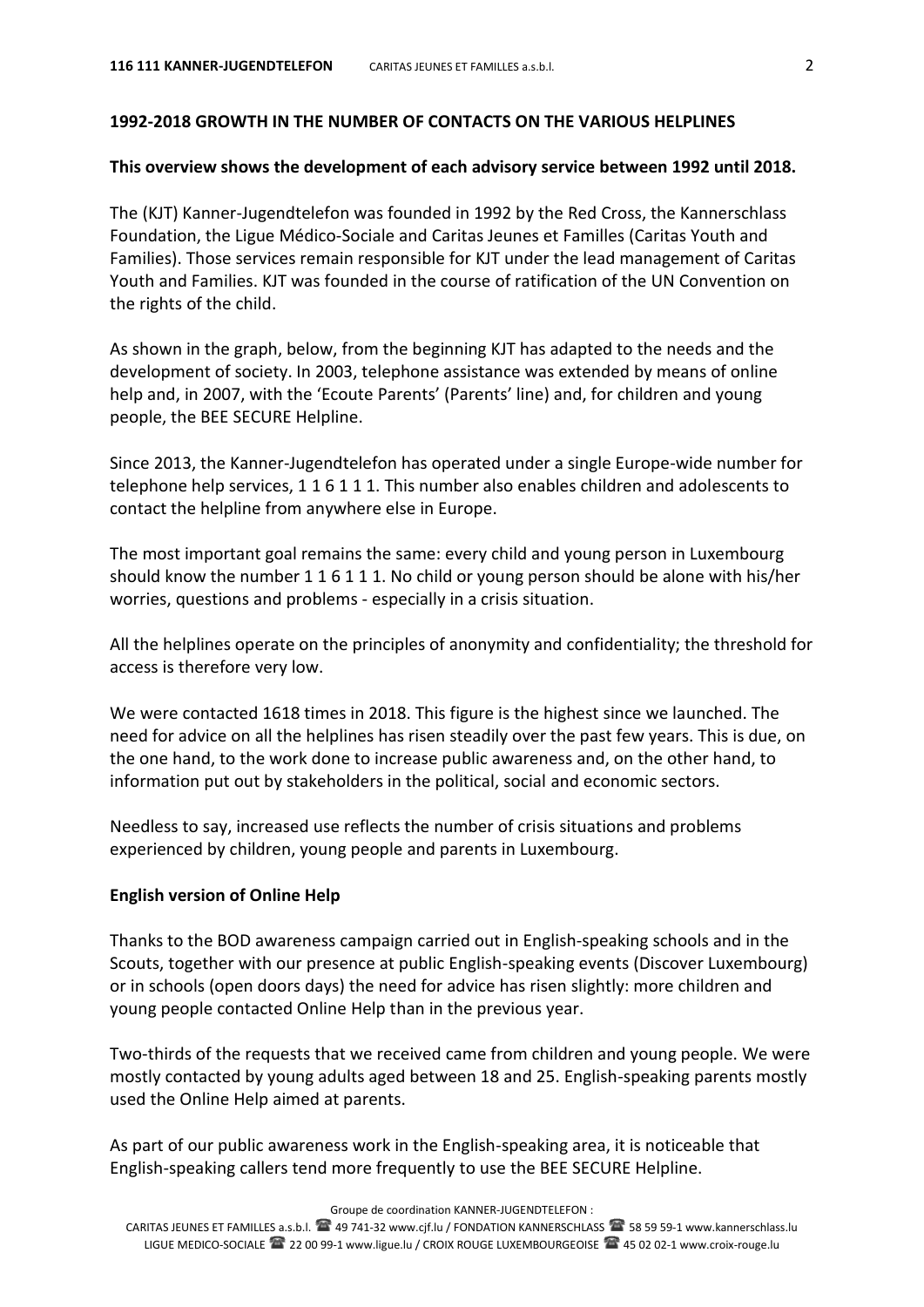## **PRINCIPAL TOPICS N=37**

In 2018, the main topics for which we were contacted were:

- **1.** Psycho-social and psychological health
- **2.** Family relationships
- **3.** Relationships between people of the same age
- **4.** Disabilities and developmental problems
- **5.** Legal advice
- **6.** Sexuality

Other subjects were the same as in the previous year.

#### **Note:**

*We received 20 requests (14 female, 4 male and 2 unknown) via our contact e-mail address. Since we cannot guarantee confidentiality and anonymity through that means, we transferred the requests to our Online Help service. The subjects were relevant to KJT as they involved psychological health (suicidal tendencies, depression, loneliness, self-harm, eating disorders), family relationships (conflicts with parents, quarrelling parents, bereavement - the loss of a family member, relationships between people of the same age (quarrel with a friend, break-ups), abuse and violence (bullying, cyberbullying, physical violence, neglect) and problems at school.* 

# **FOCUS POINT: MINDS UNDER PRESSURE**

Our contacts show that more and more youngsters feel stressed and under pressure for a variety of reasons. These include a high level of performance pressure from school and parents, digital overstimulation, bullying on social networking sites and fear of failure.

Stressed children are easily irritated and potentially much more likely to be aggressive: they often react with anger or even fury. Depressive moods and/or social isolation are also common. Scientific studies have also reported the following symptoms: restlessness, poor concentration, exhaustion, reduced appetite, skin problems, sleep disorders, headaches, stomach aches, and so on.

Packed schedules, football training, theatre rehearsals, tutoring in mathematics, French or German, may also be a source of temporary or permanent stress. Children do not have enough time to simply play and relax.

Average academic performance is no longer good enough; only the best marks count. Anxiety about the future is often the reason for self-imposed performance pressure, which is now part of everyday life.

Additionally, others suffer from excessive emotional burdens when, for instance, their parents are sick, the atmosphere at home is fraught with conflict, separation and divorce are dominant subjects or a re-organization of the family is imminent.

Groupe de coordination KANNER-JUGENDTELEFON :